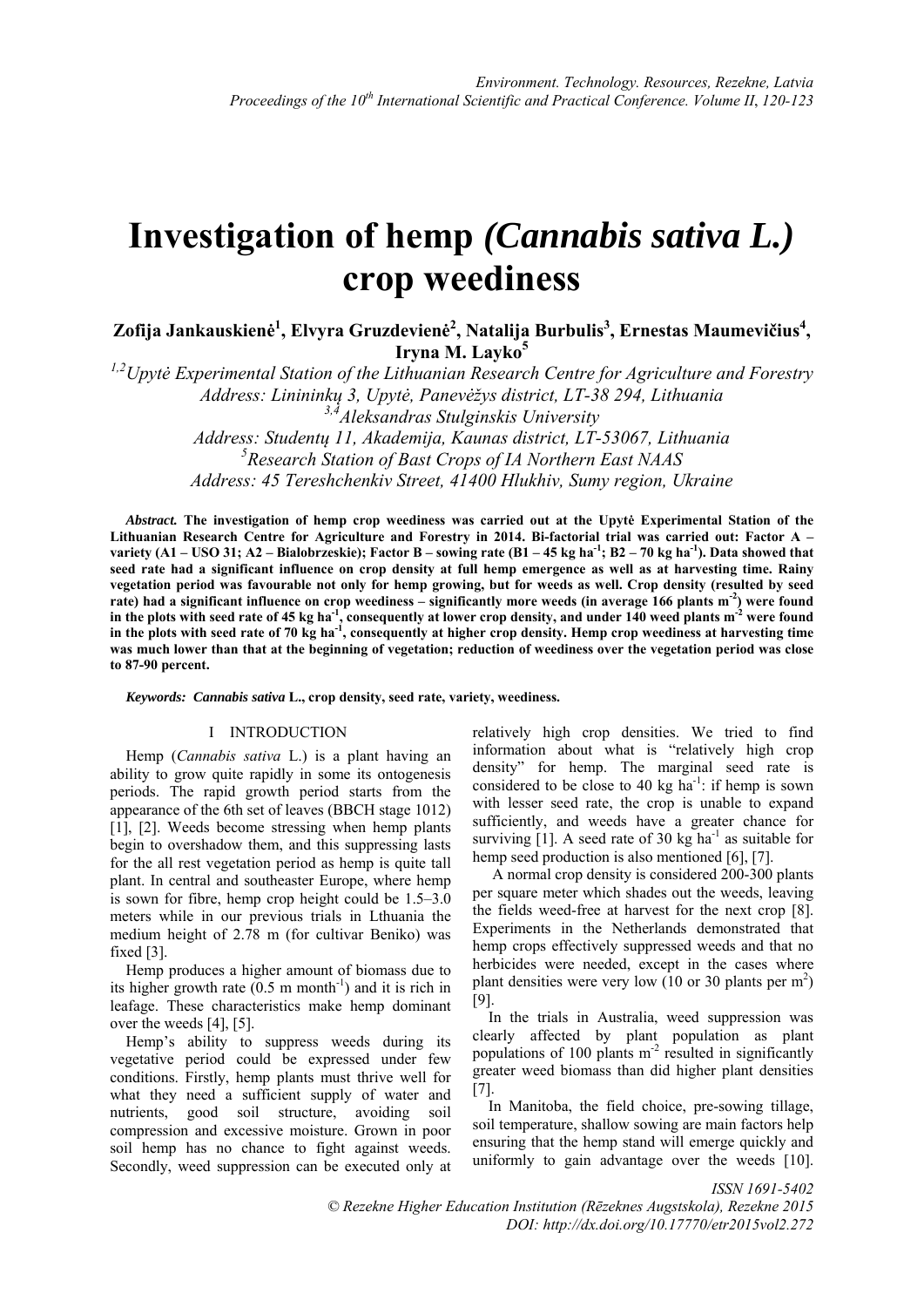Some authors also report that this crop requires no herbicides during vegetation time (in sufficient crop density) [1], [11], [12], [13], [14]. Firstly, weeds are destroyed by soil preparation in autumn and spring, and then overgrown by rapidly growing hemp plants. Exceptional could be hemp growing cases with wide (0.2-0.5 m) inter-row spaces (for seed purposes) where weed problem at the beginning could be solved by mechanical methods – using hoes or harrows [1].

Because of weed suppressing ability, hemp can be a prosperous proceeding crop for many crops, even for flax, as it is leaving clean and loose soil. Hemp can be grown with aim to reduce soil weediness as hemp plants are suppressing as annual as well as some perennial weeds [15], [16].

Some references point out that hemp supresses weeds so well that they rarely mature. So this weeds control carries over to all following crop, and it is why this plant is so interesting to organic farmers [1], [11].

The allelopathic potential of hemp is also mentioned [17].

The studying of crop weediness of few hemp varieties sown at different seed rates was the main task of our research presented here.

### II MATERIALS AND METHODS

The investigation on hemp crop weediness was carried out at the Upytė Experimental Station of the Lithuanian Research Centre for Agriculture and Forestry in 2014. The soil – an Eutri-Endohypogleyic Cambisol, CMg-n-w-eu [18]. The  $pH_{\text{KC}}$ l level was 6.8 (potentiometrically), humus concentration – 2.23% (by Hereus apparatus), content of available phosphorus  $(P_2O_5)$  in the soil plough layer was 116 mg  $kg^{-1}$ , the content of available potassium  $(K_2O) - 85$ mg kg-1 (determined in A-L extraction). Hemp followed winter wheat in the field rotation. Before sowing, complex fertilizers N9-P25-K25 (200 kg ha<sup>-1</sup>) have been applied.

Bi-factorial trial was carried out: Factor A – variety (A1 – USO 31; A2 – Bialobrzeskie); Factor B – sowing rate  $(B1 - 45 \text{ kg ha}^{-1}$ ;  $B2 - 70 \text{ kg ha}^{-1}$ ). Both of selected varieties are monoecious,

Hemp was sown on  $7<sup>th</sup>$  of May in 15 cm inter-row spacing by single-row sowing machine. The size of trial plots was  $2 \times 5 = 10$  m<sup>2</sup>, the size of record plots –  $2 \times 4 = 8$  m<sup>2</sup> (trial was sown in tree replications). Randomised plot design was used. At both sides of the trial the protective plots of the same size as record plots were sown.

Hemp crop weediness (as well as crop density) was assessed after full crop emergence and at hemp harvest time. For this purpose 4 microplots of  $0.25 \times$ 0.25 m were marked in each trial plot after full crop emergence. Hemp was harvested when the first matured seed appeared  $(26<sup>th</sup>$  of August), and counting of weeds was done at the same time. The weeds for air-dry weight were picked up at hemp harvest and evaluated when weeds in the laboratory became airdry.

For statistical data evaluation the statistical software developed in the Lithuanian Institute of Agriculture was used, ANOVA method applied [19].

Mean air temperature and amount of precipitation were assessed during hemp growing period (Table 1).

Hemp germinated approximately in two weeks after sowing. It was warm and rainy in the middle of May (the amount of precipitation was twice more than the long-term average for second ten-day period of May). June was slightly cooler that long-term average but abundant in precipitation. It was warm in July and August, but the amount of precipitation was again huge, and even oversupply as the water for some time was flooding some surfaces on the trial field. Hemp and weeds were thriving over the vegetation period.

# TABLE 1.

MEAN WEATHER TEMPERATURE AND PRECIPITATION DURING HEMP GROWING PERIOD

Upytė, 2014

|        | Ten-day<br>period | Mean weather<br>temperature, <sup>o</sup> C |         | Rainfall, mm |         |
|--------|-------------------|---------------------------------------------|---------|--------------|---------|
| Month  |                   |                                             | Long-   |              | Long-   |
|        |                   | 2014                                        | term    | 2014         | term    |
|        |                   |                                             | average |              | average |
| May    | Ī                 | 8.2                                         | 11.0    | 23.5         | 16.0    |
|        | $\mathbf{I}$      | 13.8                                        | 12.6    | 34.0         | 16.0    |
|        | Ш                 | 16.8                                        | 13.5    | 7.5          | 18.0    |
|        | Aver./total       | 12.9                                        | 12.4    | 65.0         | 50.0    |
| June   |                   | 17.0                                        | 14.4    | 12.0         | 22.0    |
|        | $\mathbf{I}$      | 13.2                                        | 15.3    | 27.0         | 23.0    |
|        | Ш                 | 12.6                                        | 16.2    | 71.0         | 24.0    |
|        | Aver./total       | 14.3                                        | 15.3    | 110.0        | 69.0    |
| July   |                   | 19.0                                        | 17.2    | 49.5         | 25.0    |
|        | H                 | 18.8                                        | 18.0    | 20.0         | 25.0    |
|        | Ш                 | 21.9                                        | 18.0    | 23.0         | 26.0    |
|        | Aver./total       | 19.9                                        | 17.7    | 92.5         | 76.0    |
| August |                   | 22.4                                        | 17.2    | 58.0         | 28.0    |
|        | $\mathbf{I}$      | 17.0                                        | 16.1    | 35.5         | 29.0    |
|        | Ш                 | 13.2                                        | 15.0    | 79.5         | 28.0    |
|        | Aver./total       | 17.4                                        | 16.1    | 173.0        | 85.0    |

### III RESULTS AND DISCUSSION

One of the investigated factors (Factor B, seed rate) could influence crop density, and, perhaps, crop weediness, thus the evaluated data of crop density are discussed also. The data of investigation show, that Factor B, seed rate, had a significant influence on crop density right after full emergence (Table 2). The mean crop density was 137 plants  $m<sup>2</sup>$  at seed rate of 45 kg ha<sup>-1</sup>, and significantly higher – 216 plants  $m<sup>2</sup>$  – at seed rate of 70 kg ha<sup>-1</sup>.

Also some significant interaction of tested factors was found – crop density was significantly higher when sowing hemp of both varieties at seed rate of 70 kg ha<sup>-1</sup>, than that when sowing at 45 kg ha<sup>-1</sup>.

The same significant differences have been found at hemp harvest time (Table 3).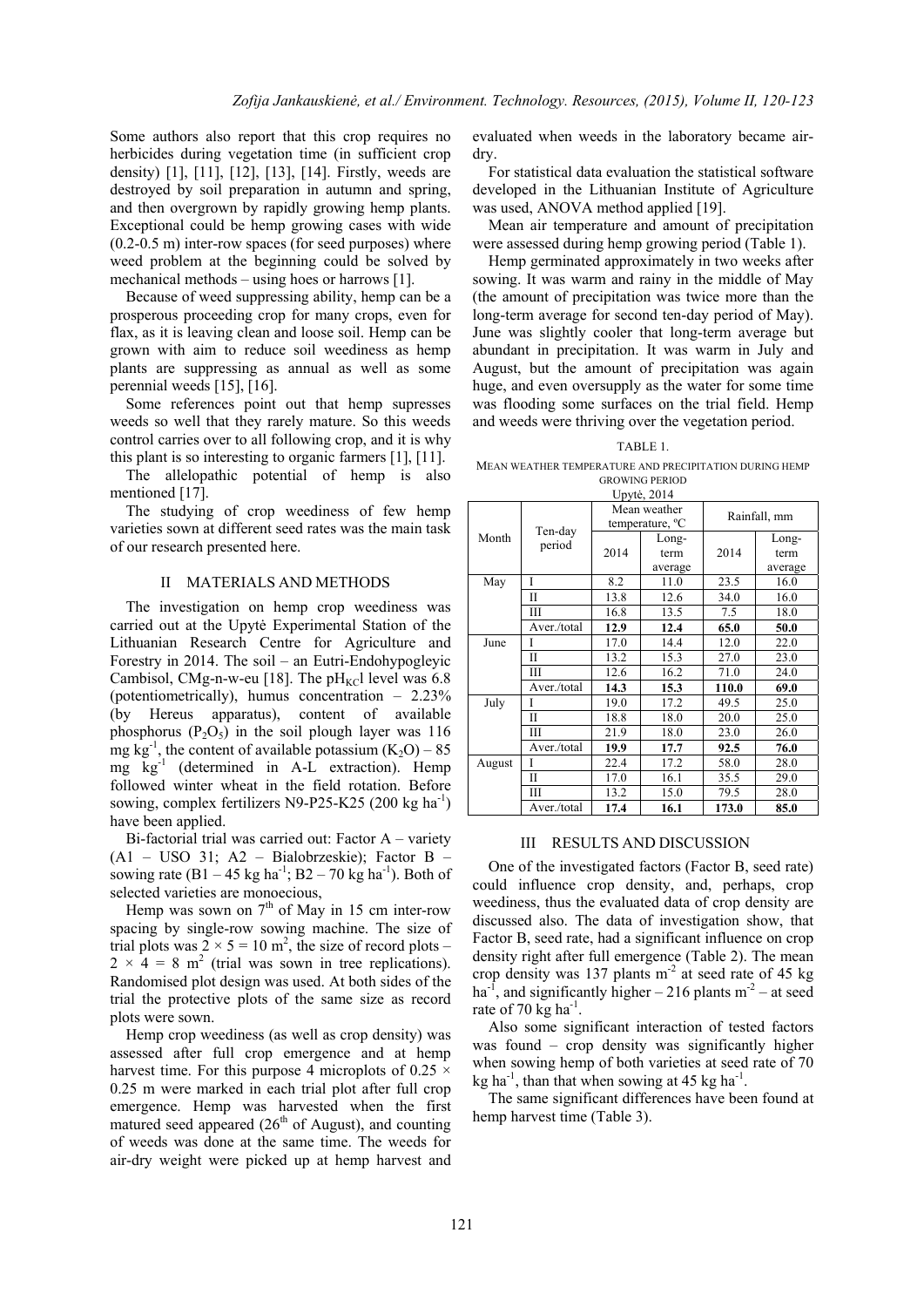TABLE 2.

CROP DENSITY (PLANTS M<sup>-2</sup>) AFTER FULL HEMP EMERGENCE  $U$ <sub>pvTĖ</sub>, 2014

| Variety                                                                             | Seed rate (Factor B)            |                                  | Mean for |  |
|-------------------------------------------------------------------------------------|---------------------------------|----------------------------------|----------|--|
| (Factor A)                                                                          | $45 \text{ kg} \text{ ha}^{-1}$ | $70 \text{ kg}$ ha <sup>-1</sup> | Factor A |  |
| <b>USO 31</b>                                                                       | 121.7                           | $223.3*$                         | 172.5    |  |
| Bialobrzeskie                                                                       | 152.0                           | $209.3*$                         | 180.7    |  |
| Mean for Factor B                                                                   | 136.8*                          | $216.3*$                         |          |  |
| $R_{05}$ (variety) = 14.64<br>$R_{05}$ (seed rate) = 14.64 $R_{05}$ (variety x seed |                                 |                                  |          |  |
| $rate$ ) = 25.36                                                                    |                                 |                                  |          |  |

\* – significant at 0.05 probability level;

TABLE 3. CROP DENSITY (PLANTS M<sup>-2</sup>) AT HEMP AT HARVEST  $U$ <sub>DVTĖ</sub>, 2014

| Variety                                                                             | $-1.11$<br>Seed rate (Factor B) |                                  | Mean for |  |
|-------------------------------------------------------------------------------------|---------------------------------|----------------------------------|----------|--|
| (Factor A)                                                                          | $45 \text{ kg} \text{ ha}^{-1}$ | $70 \text{ kg}$ ha <sup>-1</sup> | Factor A |  |
| <b>USO 31</b>                                                                       | 104.7                           | $195.0*$                         | 149.8    |  |
| Bialobrzeskie                                                                       | 130.3                           | 179.7*                           | 155.0    |  |
| Mean for Factor B                                                                   | $117.5*$                        | $187.3*$                         |          |  |
| $R_{05}$ (seed rate) = 17.23 $R_{05}$ (variety x seed<br>$R_{05}$ (variety) = 17.23 |                                 |                                  |          |  |
| $rate$ ) = 29.85                                                                    |                                 |                                  |          |  |

\* – significant at 0.05 probability level;

Weed number counted in trial plots at full hemp emergence varied from 140 to 166 plants  $m<sup>2</sup>$ . Significantly more weeds (in average  $166$  plants m<sup>-2</sup>) were found in the plots with seed rate of 45 kg ha<sup>-1</sup> and consequently lower crop density, and under 140 weed plants m<sup>-2</sup> were found in the plots with seed rate of  $70 \text{ kg}$  ha<sup>-1</sup>, and consequently higher crop density (Table 4). Variety, as a Factor, didn't have any influence on crop weediness at full crop emergence.

TABLE 4. CROP WEEDINESS (PLANTS M<sup>-2</sup>) AT FULL HEMP EMERGENCE UPYTĖ, 2014

| Variety                                                                          | Seed rate (Factor B)            |                                  | Mean for |  |
|----------------------------------------------------------------------------------|---------------------------------|----------------------------------|----------|--|
| (Factor A)                                                                       | $45 \text{ kg} \text{ ha}^{-1}$ | $70 \text{ kg}$ ha <sup>-1</sup> | Factor A |  |
| <b>USO 31</b>                                                                    | 167.3                           | 141.3                            | 154.3    |  |
| Bialobrzeskie                                                                    | 165.3                           | 138.3                            | 151.8    |  |
| Mean for Factor B                                                                | $166.3*$                        | 139.8*                           |          |  |
| $R_{05}$ (variety) = 12.28 $R_{05}$ (seed rate) = 12.28 $R_{05}$ (variety x seed |                                 |                                  |          |  |
| $rate$ ) = 21.27                                                                 |                                 |                                  |          |  |

\* – significant at 0.05 probability level;

Hemp crop weediness at harvesting time was much lower than that at the beginning of vegetation (Tables 5 and 4), but still abundant (12-23 plants  $m<sup>2</sup>$ ). Similar amount was found at harvest in previous our investigations [20]. Perhaps, rainy period was favourable not only for hemp growing, but for weeds as well.

TABLE 5. CROP WEEDINESS (PLANTS  $M^{-2}$ ) AT HEMP HARVEST

| <b>UPYTE, 2014</b>        |                                                         |                                  |          |  |
|---------------------------|---------------------------------------------------------|----------------------------------|----------|--|
| Variety                   | Seed rate (Factor B)                                    |                                  | Mean for |  |
| (Factor A)                | $45 \text{ kg} \text{ ha}^{-1}$                         | $70 \text{ kg}$ ha <sup>-1</sup> | Factor A |  |
| <b>USO 31</b>             | 23.3                                                    | 12.0                             | 17.7     |  |
| Bialobrzeskie             | 18.7                                                    | 14.0                             | 16.3     |  |
| Mean for Factor B         | 21.0                                                    | 13.0                             |          |  |
| $R_{05}$ (variety) = 6.94 | $R_{05}$ (variety x seed<br>$R_{05}$ (seed rate) = 6.94 |                                  |          |  |
| $rate$ ) = 12.02          |                                                         |                                  |          |  |

Again more weeds were in the plots with lower seed rate, but the differences were not significant.

Reduction of hemp crop weediness during vegetation period was emphatic – in average 136 weed plants m-2. The tendency is visible that reduction of crop weediness was higher (145 weed plants  $m<sup>-2</sup>$ ) in thinner crop and smaller (127 weed plants  $m<sup>2</sup>$ ) – in denser crop (Table 6).

TABLE 6. REDUCTION OF HEMP CROP WEEDINESS (PLANTS M<sup>-2</sup>) SINCE FULL GERMINATION UNTIL HARVEST I IDVTĖ, 2014

| UF I IE, $2014$                                                                     |                                  |                                  |          |  |
|-------------------------------------------------------------------------------------|----------------------------------|----------------------------------|----------|--|
| Variety                                                                             | Seed rate (Factor B)             |                                  | Mean for |  |
| (Factor A)                                                                          | $45 \text{ kg}$ ha <sup>-1</sup> | $70 \text{ kg}$ ha <sup>-1</sup> | Factor A |  |
| <b>USO 31</b>                                                                       | 144,0                            | 129.3                            | 136,7    |  |
| Bialobrzeskie                                                                       | 146,7                            | 124,3                            | 135,5    |  |
| Mean for Factor B                                                                   | 145,3                            | 126,8                            |          |  |
| $R_{05}$ (seed rate) = 16.59 $R_{05}$ (variety x seed<br>$R_{05}$ (variety) = 16.59 |                                  |                                  |          |  |
| $rate$ ) = 28,74                                                                    |                                  |                                  |          |  |

The reduction of hemp crop weediness in ratio (in percent) to previous crop weediness (since full hemp emergence to harvest) was also calculated. It was rather similar in all plots (close to 87-90 percent) and nether seed rate (crop density) nor variety did not show influence on it (Table 7).

TABLE 7. REDUCTION OF HEMP CROP WEEDINESS (%) SINCE FULL GERMINATION UNTIL HARVEST

| <b>UPYTĖ, 2014</b>                                                                |                                 |                                  |          |  |
|-----------------------------------------------------------------------------------|---------------------------------|----------------------------------|----------|--|
| Variety                                                                           | Seed rate (Factor B)            |                                  | Mean for |  |
| (Factor A)                                                                        | $45 \text{ kg} \text{ ha}^{-1}$ | $70 \text{ kg}$ ha <sup>-1</sup> | Factor A |  |
| <b>USO 31</b>                                                                     | 85.8                            | 91.5                             | 88.6     |  |
| Bialobrzeskie                                                                     | 88.3                            | 89.8                             | 89.0     |  |
| Mean for Factor B                                                                 | 87.0                            | 90.6                             |          |  |
| $R_{05}$ (variety) = 4.89<br>$R_{05}$ (seed rate) = 4.89 $R_{05}$ (variety x seed |                                 |                                  |          |  |
| $rate) = 13.56$                                                                   |                                 |                                  |          |  |

Air-dry weight of weeds was significantly lower  $(4.5 \text{ g m}^2)$  in the plots of variety Bialobrzeskie sown at seed rate of 70  $kg$  ha<sup>-1</sup>. Data presented in Table 8 show clear tendency that air-dry weight of weeds was rather lower in the plots sown by higher seed rate (Table 8).

TABLE 8.

THE AIR-DRY WEEDS' WEIGHT  $(G M^{-2})$ 

| <b>UPYTE, 2014</b>                                                             |                                 |                                 |          |  |
|--------------------------------------------------------------------------------|---------------------------------|---------------------------------|----------|--|
| Variety                                                                        | Seed rate (Factor B)            |                                 | Mean for |  |
| (Factor A)                                                                     | $45 \text{ kg} \text{ ha}^{-1}$ | $70 \text{ kg} \text{ ha}^{-1}$ | Factor A |  |
| <b>USO 31</b>                                                                  | 23.3                            | 8.8                             | 16.1     |  |
| Bialobrzeskie                                                                  | 11.9                            | $4.5*$                          | 8.2      |  |
| Mean for Factor B                                                              | 17.6                            | 6.7                             |          |  |
| $R_{05}$ (variety) = 5.77 $R_{05}$ (seed rate) = 5.77 $R_{05}$ (variety x seed |                                 |                                 |          |  |
| $rate$ ) = 10.00                                                               |                                 |                                 |          |  |

\* – significant at 0.05 probability level;

# IV CONCLUSION

Seed rate had a significant influence on crop density at full hemp emergence as well as at harvesting time. Rainy vegetation period was favourable not only for hemp growing, but for weeds as well. Crop density (as a result of seed rate) had a significant influence on